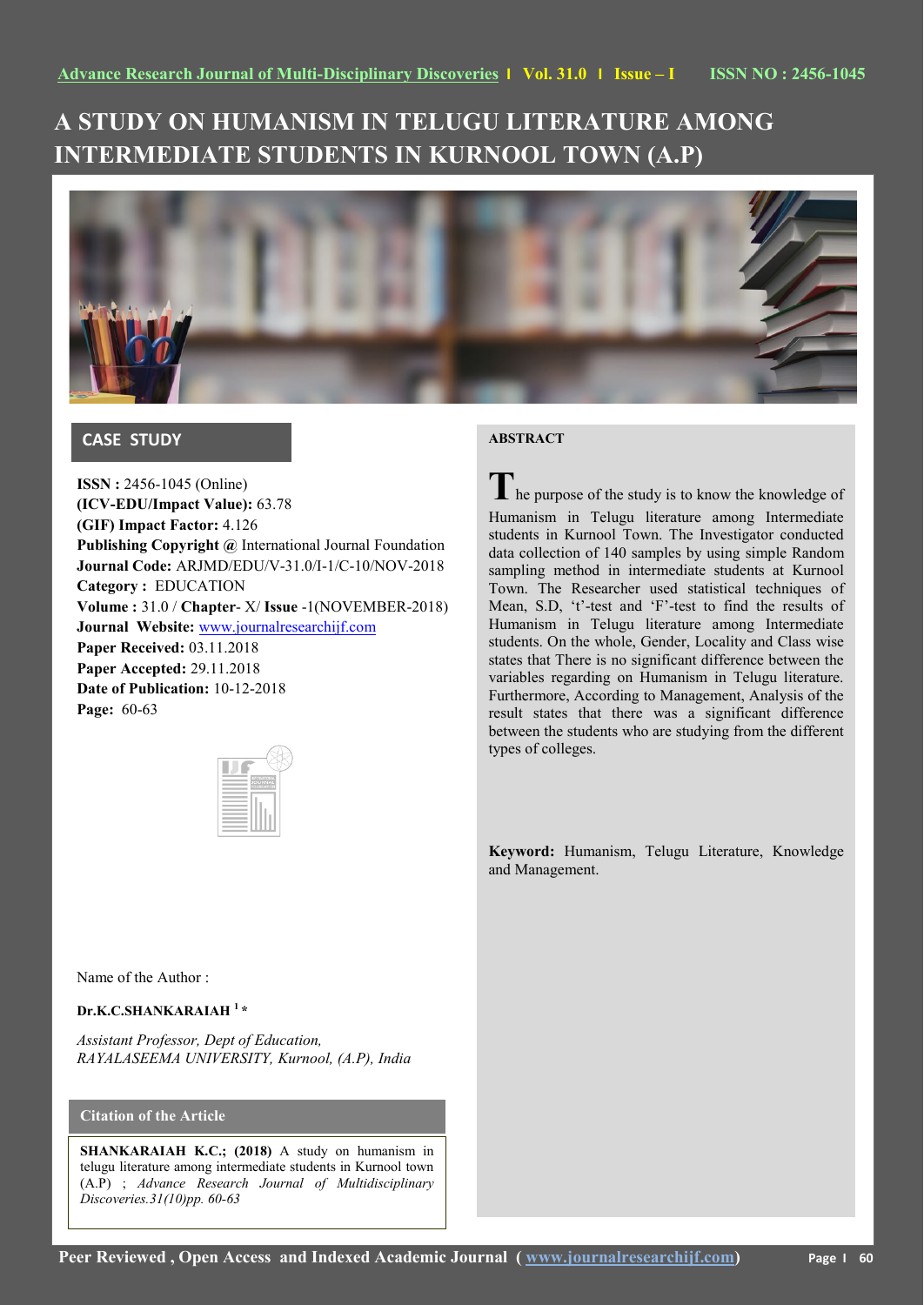### **I. INTRODUCTION**

The restoration of values and continued existence of these literatures therefore forms a vital part in enhancing high level of commitment to various religious connotations. The value and respect for humanity is pegged on the better understanding of the literature and the various aspects that people give to its interpretation. Those who write the literature have certain purpose and aim of writing such. The understanding and interpretation of such beliefs in the context of literature and its refinement creates reasoning and a belief for which an individual can rely on. This means that feelings and thoughts of various individuals can be understood from the perspective of the literature they read and write (Seigel, 2).

In the current world, the literature is seen as best as pastime since it relates to the very issues that affects humanity on a daily basis. Man is usually considered a social being which means that they value relationship. Literature is best seen as pastime for the reason that it relates to the social stances of humanism and therefore it provides various ways in we as human beings can handle the pitfalls of everyday life. I do not believe that literature is seen at worst as waste of time since literature has immense significance and its worst can only be seen where its relevance to the current situations are not clearly outlined (Bolland, 3). It is otherwise important to put great importance to literature since it affects the very facets human existence and reveals certain insights to the real advents purpose for existence and how best to deal with life issues. one of the issues that literature has contributed to my life is the building and profound development of my moral status. it is from the literacy works that I have read that I tend to understand the various ways to relate to various individuals. The understanding of personalities and relationships is very crucial in our everyday lives. The explanations postulated in various literacy works are indeed a guideline on how best to deal with various personalities and maintain various types of relationships (Kolsky, 3). Literature has enabled me understand the dynamics that occur in various cycles of relationships which indeed provides a platform for self-development and maturity in such issues. In summary, literature is the core of promotion of humanism and the social culture maintained by various groups of individuals.

#### **Telugu Literature:**

The literature of the Andhra people, written in Telugu and originating in India during the ninth and tenth centuries A.D.The earliest extant Telugu literary work is the *Andhra Mahabharata* by Nannaya Bhatta (early 11th century), an adaptation of part of the Sanskrit Mahabharata. Nannaya Bhatta founded Telugu classical poetry and the Telugu literary language, which became established during the medieval period of Telugu literary development.

The works of Palukiriki Somanatha (1160–1240), the author of the narrative poems *The Tale of Basava* and *The Tale of "The Teacher,"* reflected the contemporary movement for the reform of the caste system and of orthodox Hinduism. The *Andhra Mahabharata* was completed by Tikkana (1230–1300), the founder of the Telugu heroic epic, and by Errapragada (1280– 1350). The poet Srinatha (1380–1465) celebrated love and the landscape of Southern India in his lyric epics. Bammera Potana (c. 1405 to 1450–80) recounted the incarnations of the god Vishnu in the narrative poem *Bhagavatam*.

In the 16th century, Telugu literature became distinctively national in character. The narrative poem *Amuktamalyada* by Krishsnadevaraya, the epic *Manucaritram* by Allasani Peddana, and the poetry of Nandi Timmanna, Dhurjati, and Tenali Ramakrsna dealt with the human personality. The decline of the state system and of Andhra culture during the 17th and 18th centuries was marked by the appearance of formalist, refined erotic poetry.Feudal civil strife and European conquest were reflected in pessimistic poetry. Telugu drama, whichoriginated during this period, was based on an abundant folklore and on early manifestations of folk theatre.

The forerunner of modern Telugu literature was the poet Vemana (1700–50), who expressed the ideas of the later bhakti movement, advocating universal equality and attacking Hindu rituals and dogmatism. Vemana"s successors were the bourgeois Andhra humanists of the 19th century. Kandukuri Viresalingam (1848–1919), the founder of the Telugu humanist tradition and of modern Telugu literature, criticized orthodox Hinduism and the feudal caste system. Viresalingam was the founder of anti-Brahman satiric farce and comedy and the author of the socially oriented novel *Rajasekharacharitramu*. Historical novels and dramas of the late 19th century that reflected an awakening bourgeois nationalism were written by Chilakamarti Lakshmi Narasimham and Chilukuri Virabhadra Rao..

### **II. OBJECTIVES OF THE STYDY:**

The Researcher could be framed objectives on the basis of Variables.

- 1. To know the students differences in Gender case to their understanding on Humanism in Telugu Literature
- 2. To find out influence of the Locality and classes on Humanism in Telugu Literature among Intermediate Students.
- 3. To identify the differences students who are studying from Different Management on Humanism in Telugu Literature among Intermediate colleges.

#### **III. HYPOTHESIS OF THE STUDY:**

**ADVANCE RESEARCH JOURNAL OF MULTIDISCIPLINARY DISCOVERIES**

 $\overline{0}$ 

**JOURNAL** 

RESEARCH

**ADVANCE** 

VINNTID

ERIES

**DISCOVI** 

**ISCIPLINARY** 

On the above Objectives, The Investigator have been mentioned Hypothesis from the following

- 1. Students do not differ significance between the Male and Female of the Humanism in Telugu literature among Intermediate students.
- 2. Students who are coming from different Locality, they do not differ significance to their knowledge on Humanism in Telugu literature of the Intermediate colleges.
- There is no significance difference between the Class of I Year and II Year Intermediate students to know their abilities of Humanism in Telugu literature.
- 4. There would not be any significance difference among Types of colleges, students who are studying from different Management to their ideas of Humanism in Telugu Literature.

### **IV. SAMPLE FOR THE STUDY:**

The Investigator organised the data collection of 140 samples in Kurnool Town in various Management among Intermediate Students through the conduct of Examination on Humanism in Telugu Literature. So, He could be used simple Random sampling method in Intermediate Students at Kurnool Town.

#### **V. SAMPLE DESIGN OF THE STUDY:**

The sample for the study was 140 students among Intermediate Students from 3 different colleges in both Genders , Classes(Iyear&II year) and Locality in Kurnool Town, Andhra Pradesh.

The details of the distribution of the sample on the basis of class, sex locality and Management were shown in Table-1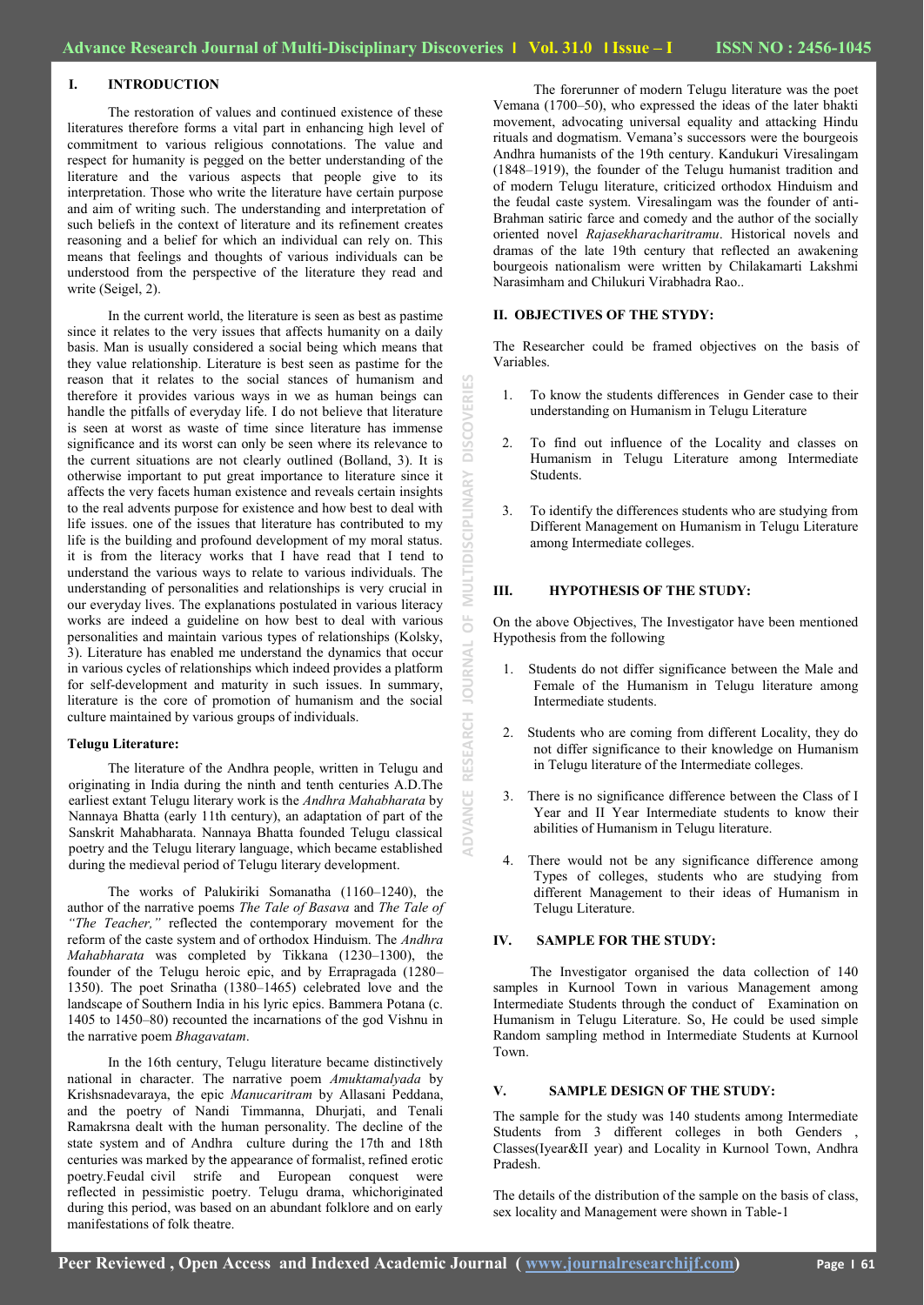**ADVANCE RESEARCH JOURNAL OF MULTIDISCIPLINARY DISCOVERIES**

 $\overline{0}$ 

**JOURNAL** 

RESEARCH

ADVANC

MULTIDISCIPLINARY

**SCOV** ā

| ISSN NO : 2456-1045 |  |  |
|---------------------|--|--|
|                     |  |  |

|        | Management             |                     |                          |              |  |
|--------|------------------------|---------------------|--------------------------|--------------|--|
| Gender | Government<br>colleges | Private<br>colleges | <b>Aided</b><br>colleges | <b>Total</b> |  |
| Male   | 16                     |                     | 38                       | 54           |  |
| Female | 29                     | 43                  | 14                       | 86           |  |
|        |                        |                     |                          |              |  |

**Table-1: Sample Design of the Study**

**VI. TOOLS USED FOR THE STUDY**: The investigator prepared questions on Humanism in Telugu Literature.

Toatl | 45 | 43 | 52 | 140

**VII. STATISTICAL TECHNIQUES OF THE DATA:** The data, thus collected was analysed using relevant statistical techniques like frequency distribution, Mean, S.D't'-test, F-test.

**VIII. ANALYSIS AND INTERPRETATION OF THE DATA**: The Investigator were analysed with the collection of the data of Humanism score in relation to Independent Variables by using appropriate statistical techniques.

**Hypothesis 1**: To find the relationship between Male and Female on their Humanism in Telugu Literature scores .The relationship was tested with the help of 't'-test in Table-2

**Table-2: Mean, S.D and 't'-Value of Humanism Telugu literature scores of Male and Female among intermediate students.**

| Gender |    | Mean  | S.D  | 't'-Value        |
|--------|----|-------|------|------------------|
| Male   | 56 | 56.13 | 4.50 | $1.73 \; \omega$ |
| Female | 84 | 57.45 | 4.43 |                  |

*Note: @ "t"-Value is Not significant at 0.05 level*

From table-1,It could be seen that Mean of Humanism in Telugu Literature scores of Females(57.45) is Greater than the Mean score of their Counterparts, i,e., Males(56.13).But calculated "t"-value (1.73) is less than the table value not significant even at 0.05 level of probality for 138 df (degrees of freedom).

Hence, the Hypothesis " there would not be any significant difference in the Telugu literature on Humanism scores of Male and Female.

**Hypothesis 2**: To find out significance difference between the Rural and Urban of Intermediate students to their Humanism in Telugu Literature scores. The significance was tested with the help of 't'-test in Table-3

**Table-3: Mean, S.D and 't'-Value of Locality in Intermediate Students of the Humanism in Telugu Literature scores.**

| Locality | N  | Mean  | S.D  | 't'-Value |
|----------|----|-------|------|-----------|
| Rural    | 80 | 56.67 | 4.21 | 0.75@     |
| Urban    | 60 | 57.25 | 4.86 |           |

*Note: @ "t"-Value is Not significant at 0.05 level*

It could be seen from table-3, that the Mean of Humanism in Telugu literature scores of students coming from Rural locality was higher than the Mean Humanism scores of students coming from Urban students. The obtained 't'-value  $(0.75)$  was not significant at 0.05 level. This indicates that the students residing in Rural and Urban students do not differ in their Humanism in Telugu literature scores.

Hence, the Hypothesis that," students coming from Rural and Urban locality do not differ significant in the Humanism in Telugu literature" was Accepted.

**Hypothesis 3:** To find the relationship between I Year and II Year of Intermediate students to their Humanism in Telugu Literature scores. The relationship has tested with the help of 't'-test in Table-4.

**Table-4: Mean, S.D and 't'-Value of Intermediate Students on the Humanism in Telugu Literature scores with the Class wise .**

| <b>Class</b> | N  | Mean  | S.D  | 't'-Value |
|--------------|----|-------|------|-----------|
| I year       | 53 | 57.15 | 4.68 |           |
| II year      | 87 | 56.78 | 4.40 | 0.47@     |

*Note: @"t"-Value is not significant at 0.05 level..*

Table -4 reveals that the Mean Humanism in Telugu literature scores of I Year students were higher than the second year students in Intermediate college. But, the obtained 't' value (0.47) was not significant at 0.05 level. This indicates that I and II year students do not differ to their Humanism in Telugu literature scores.

In this case, the Hypothesis that students who are studying in intermediate of I and II Year, do no differ significant in their Humanism in Telugu literature' was Accepted.

**Hypothesis 4**: To find out whether there was any significant difference between the Management and the score of the Humanism in Telugu Literature by using 'F'-test in Table5.

**Table-5: Results of ANOVA of the students studying in different Managements and their Humanism in Telugu Literature Scores.**

| Source of<br>variation   | Sum of<br><b>Squares</b> | df             | Mean<br>Sum of<br><b>Squares</b> | 'F'-Value              |
|--------------------------|--------------------------|----------------|----------------------------------|------------------------|
| <b>Between</b><br>Groups | 155.78                   | $\overline{c}$ | 77.89                            |                        |
| Within<br>Groups         | 2648.36                  | 137            | 19.33                            | $4.03*$<br>significant |
| Total                    | 2804.14                  | 139            |                                  |                        |

*Note: \*"F"-Value is 4.03 at 0.05 level.*

The obtained  $F'$  ratio (4.03) was significant at 0.05 level. This shows that different Management has significant effect on students on Humanism in Telugu Literature.

Hence, The Hypothesis was rejected. Therefore, It indicates that "There is a significant difference between the different types of colleges on Humanism in Telugu Literature".

## **IX. SUMMARY AND CONCLUSION:**

To study the influence of Humanism in Telugu literature from students Bio-data as Gender, Locality, Classes and Management have been analysed as variables determining. Based on the Investigation the following conclusions are derived.